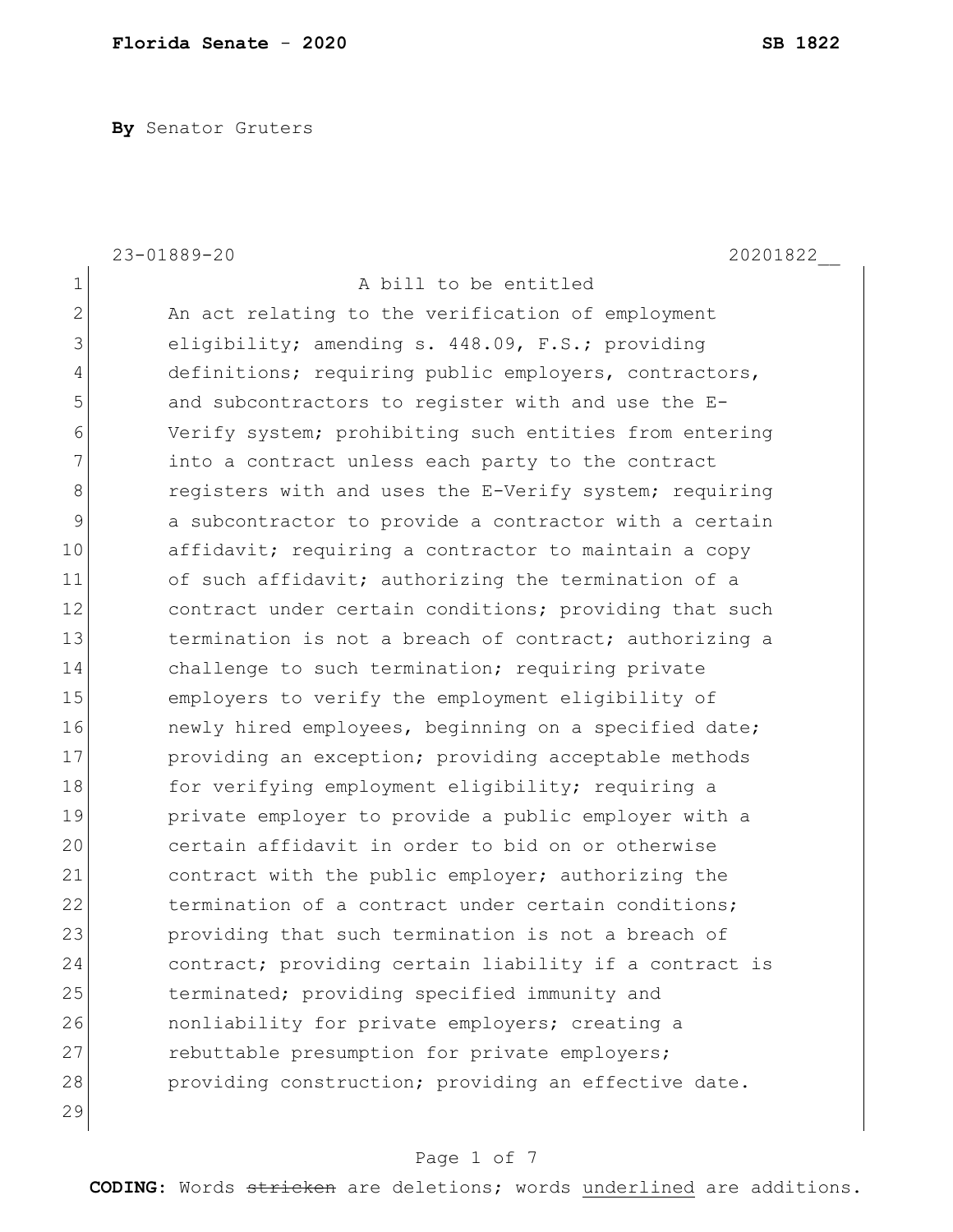23-01889-20 20201822\_\_ 30 Be It Enacted by the Legislature of the State of Florida: 31 32 Section 1. Section 448.09, Florida Statutes, is amended to 33 read: 34 448.09 Unauthorized aliens; employment prohibited.-35 (1) EMPLOYMENT ELIGIBILITY. - It is shall be unlawful for any 36 person or entity to knowingly to employ, hire, recruit, or 37 refer, either for herself or himself or on behalf of another, 38 for private or public employment within the state, an alien who 39 is not duly authorized to work by the immigration laws or the 40 Attorney General of the United States. 41 (2) DEFINITIONS.—As used in this section, the term: 42 (a) "Contractor" means a person or an entity that has 43 entered or is attempting to enter into a contract with a public 44 employer to provide labor, supplies, or services to such 45 employer in exchange for salary, wages, or other remuneration. 46 (b) "Employee" means a person filling an authorized and 47 established position who performs labor or services for a public 48 or private employer in exchange for salary, wages, or other 49 remuneration. 50 (c) "E-Verify system" means an Internet-based system 51 operated by the United States Department of Homeland Security 52 that allows participating employers to electronically verify the 53 employment eligibility of newly hired employees. 54 (d) "Legal alien" means a person who is or was lawfully 55 present or permanently residing legally in the United States and 56 allowed to work at the time of employment and remains so 57 throughout the duration of that employment. 58 (e) "Private employer" means a person or an entity that

## Page 2 of 7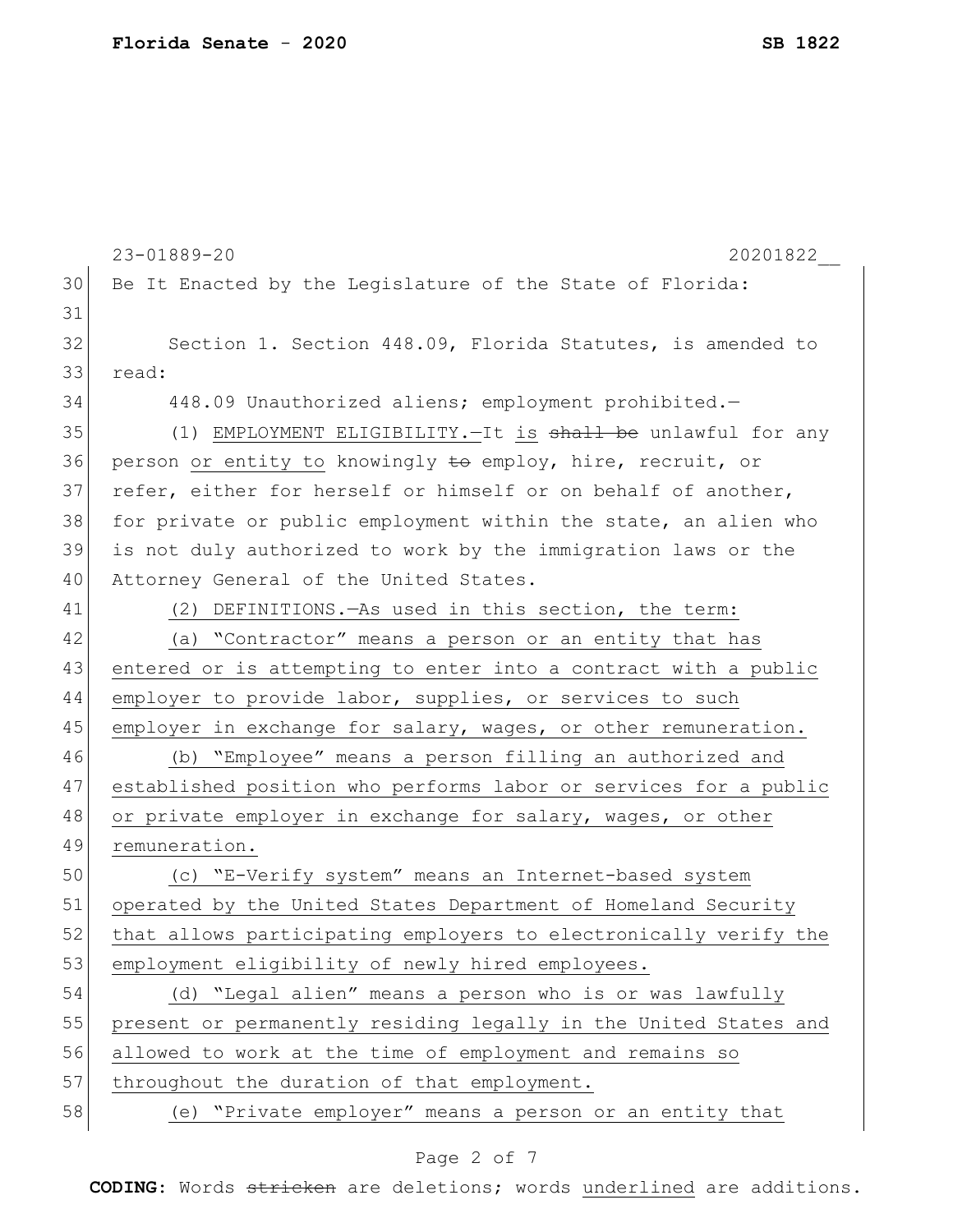| salary, wages, or other remuneration. The term does not include:<br>2. The occupant or owner of a private residence who hires:<br>a. Casual labor, as defined in s. 443.036, to be performed<br>b. A licensed independent contractor, as defined in federal<br>laws or regulations, to perform a specified portion of labor or<br>3. An employee leasing company licensed under part XI of |
|--------------------------------------------------------------------------------------------------------------------------------------------------------------------------------------------------------------------------------------------------------------------------------------------------------------------------------------------------------------------------------------------|
|                                                                                                                                                                                                                                                                                                                                                                                            |
|                                                                                                                                                                                                                                                                                                                                                                                            |
|                                                                                                                                                                                                                                                                                                                                                                                            |
|                                                                                                                                                                                                                                                                                                                                                                                            |
|                                                                                                                                                                                                                                                                                                                                                                                            |
|                                                                                                                                                                                                                                                                                                                                                                                            |
|                                                                                                                                                                                                                                                                                                                                                                                            |
|                                                                                                                                                                                                                                                                                                                                                                                            |
|                                                                                                                                                                                                                                                                                                                                                                                            |
|                                                                                                                                                                                                                                                                                                                                                                                            |
|                                                                                                                                                                                                                                                                                                                                                                                            |
|                                                                                                                                                                                                                                                                                                                                                                                            |
|                                                                                                                                                                                                                                                                                                                                                                                            |
| company. In the absence of a written agreement or understanding,                                                                                                                                                                                                                                                                                                                           |
| the employee leasing company is responsible for compliance with                                                                                                                                                                                                                                                                                                                            |
| this section. Such employee leasing company shall, at all times,                                                                                                                                                                                                                                                                                                                           |
|                                                                                                                                                                                                                                                                                                                                                                                            |
|                                                                                                                                                                                                                                                                                                                                                                                            |
|                                                                                                                                                                                                                                                                                                                                                                                            |
|                                                                                                                                                                                                                                                                                                                                                                                            |
|                                                                                                                                                                                                                                                                                                                                                                                            |
| community college, or state university that employs persons who                                                                                                                                                                                                                                                                                                                            |
|                                                                                                                                                                                                                                                                                                                                                                                            |
|                                                                                                                                                                                                                                                                                                                                                                                            |
| salary, wages, or other remuneration or that enters or attempts                                                                                                                                                                                                                                                                                                                            |
|                                                                                                                                                                                                                                                                                                                                                                                            |
|                                                                                                                                                                                                                                                                                                                                                                                            |
| provides labor, supplies, or services to or for a contractor or                                                                                                                                                                                                                                                                                                                            |
| another subcontractor in exchange for salary, wages, or other                                                                                                                                                                                                                                                                                                                              |
|                                                                                                                                                                                                                                                                                                                                                                                            |

# Page 3 of 7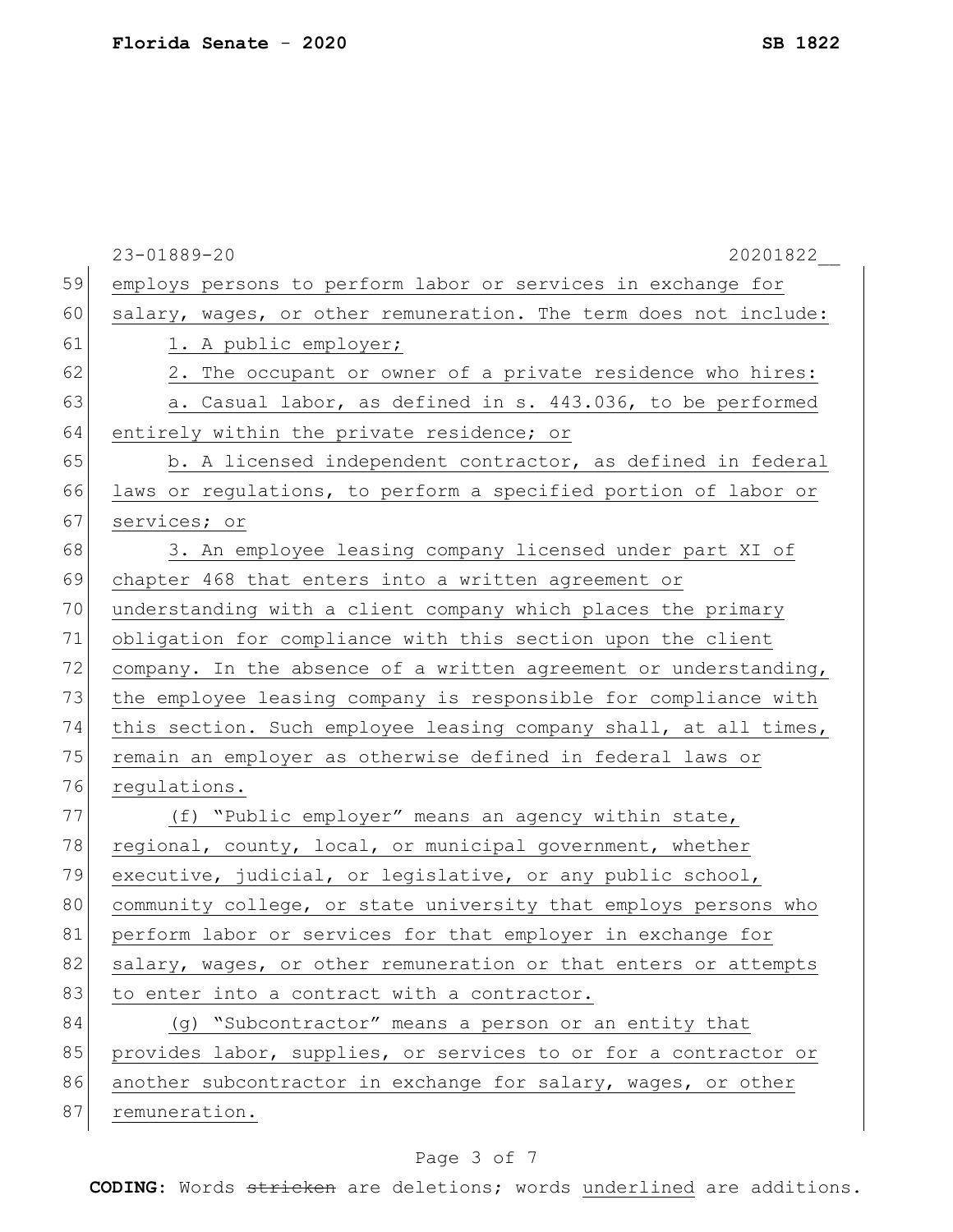|     | 20201822<br>23-01889-20                                           |
|-----|-------------------------------------------------------------------|
| 88  | (h) "Unauthorized alien" means a person who is not                |
| 89  | authorized under federal law to be employed in the United         |
| 90  | States, as described in 8 U.S.C. s. $1324a(h)$ (3). The term must |
| 91  | be interpreted consistently with that section and any applicable  |
| 92  | federal rules or regulations.                                     |
| 93  | (3) PUBLIC EMPLOYERS, CONTRACTORS, AND SUBCONTRACTORS.-           |
| 94  | (a) Beginning January 1, 2021, every public employer,             |
| 95  | contractor, and subcontractor shall register with and use the E-  |
| 96  | Verify system to verify the work authorization status of all      |
| 97  | newly hired employees. A public employer, contractor, or          |
| 98  | subcontractor may not enter into a contract unless each party to  |
| 99  | the contract registers with and uses the E-Verify system.         |
| 100 | (b) 1. If a contractor enters into a contract with a              |
| 101 | subcontractor, the subcontractor must provide the contractor      |
| 102 | with an affidavit stating that the subcontractor does not         |
| 103 | employ, contract with, or subcontract with an unauthorized        |
| 104 | alien.                                                            |
| 105 | 2. The contractor shall maintain a copy of such affidavit         |
| 106 | for the duration of the contract.                                 |
| 107 | (c) 1. A public employer, contractor, or subcontractor who        |
| 108 | has a good faith belief that a person or an entity with which it  |
| 109 | is contracting has knowingly violated subsection (1) shall        |
| 110 | terminate the contract with the person or entity.                 |
| 111 | 2. A public employer that has a good faith belief that a          |
| 112 | subcontractor knowingly violated this subsection, but the         |
| 113 | contractor otherwise complied with this subsection, shall         |
| 114 | promptly notify the contractor and order the contractor to        |
| 115 | immediately terminate the contract with the subcontractor.        |
| 116 | 3. A contract terminated under subparagraph 1. or                 |

# Page 4 of 7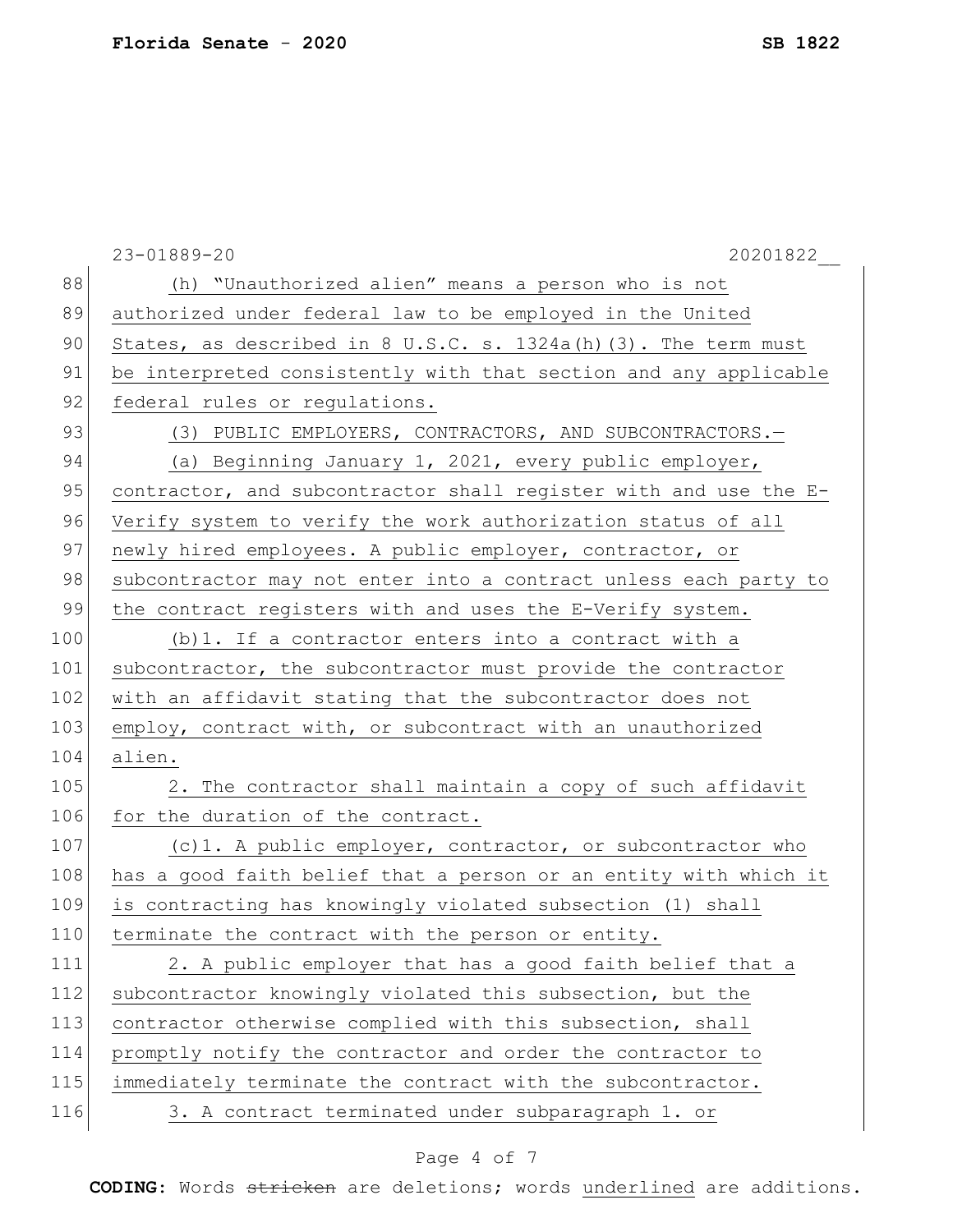|     | 20201822<br>23-01889-20                                          |
|-----|------------------------------------------------------------------|
| 117 | subparagraph 2. is not a breach of contract and may not be       |
| 118 | considered as such.                                              |
| 119 | (d) A public employer, contractor, or subcontractor may          |
| 120 | file an action with a circuit or county court to challenge a     |
| 121 | termination under paragraph (c) no later than 20 calendar days   |
| 122 | after the date on which the contract was terminated.             |
| 123 | (e) If a public employer terminates a contract with a            |
| 124 | contractor under paragraph $(c)$ , the contractor may not be     |
| 125 | awarded a public contract for at least 1 year after the date on  |
| 126 | which the contract was terminated.                               |
| 127 | (4) PRIVATE EMPLOYERS.-                                          |
| 128 | (a) Beginning January 1, 2021, a private employer shall,         |
| 129 | after making an offer of employment which has been accepted by a |
| 130 | person, verify such person's employment eligibility. A private   |
| 131 | employer is not required to verify the employment eligibility of |
| 132 | a continuing employee hired before January 1, 2021. However, if  |
| 133 | a person is a contract employee retained by a private employer,  |
| 134 | the private employer must verify the employee's employment       |
| 135 | eligibility upon the renewal or extension of his or her          |
| 136 | contract.                                                        |
| 137 | (b) A private employer shall verify a person's employment        |
| 138 | eligibility by:                                                  |
| 139 | 1. Using the E-Verify system; or                                 |
| 140 | 2. Requiring the person to provide a picture identification      |
| 141 | card that complies with the Real ID Act of 2005, Pub. L. No.     |
| 142 | 109-13, and a certified copy of one of the following documents:  |
| 143 | a. A United States birth certificate;                            |
| 144 | b. A certificate of naturalization;                              |
| 145 | c. A certificate of citizenship;                                 |
|     |                                                                  |

# Page 5 of 7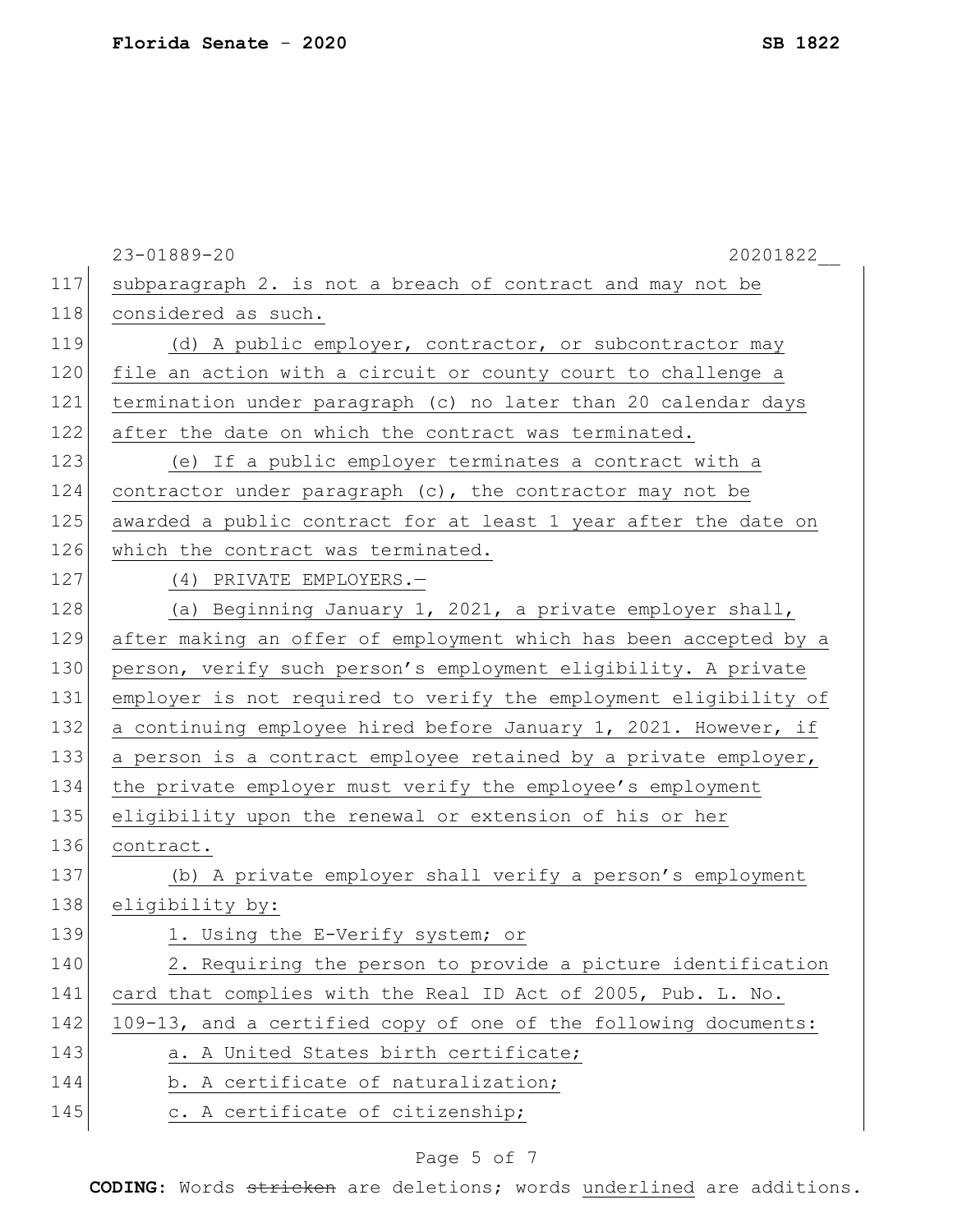|     | 20201822<br>23-01889-20                                          |
|-----|------------------------------------------------------------------|
| 146 | d. An alien registration receipt card; or                        |
| 147 | e. A United States immigration form I-94 stamped to              |
| 148 | indicate "employment authorized."                                |
| 149 |                                                                  |
| 150 | The private employer must retain a copy of the documents         |
| 151 | provided under this subparagraph for at least 3 years after the  |
| 152 | person's initial date of employment.                             |
| 153 | (c) A private employer may not bid on or otherwise contract      |
| 154 | with a public employer for the performance of labor or services  |
| 155 | in this state unless the private employer provides the public    |
| 156 | employer with an affidavit stating that:                         |
| 157 | 1. The private employer is registered with and uses the E-       |
| 158 | Verify system to verify that all newly hired employees are legal |
| 159 | citizens of the United States or legal aliens.                   |
| 160 | 2. The private employer will continue to use the E-Verify        |
| 161 | system to verify the employment eligibility of all newly hired   |
| 162 | employees for the duration of the contract.                      |
| 163 | 3. The private employer requires all subcontractors to           |
| 164 | provide an affidavit stating compliance with subparagraphs 1.    |
| 165 | and $2$ .                                                        |
| 166 | (d) 1. A private employer that violates this subsection may      |
| 167 | be subject to termination of its public contract, if applicable, |
| 168 | and may not be awarded a public contract for at least 1 year     |
| 169 | after the date on which the contract was terminated. The         |
| 170 | termination of the contract is not a breach of contract and may  |
| 171 | not be considered as such.                                       |
| 172 | 2. A private employer is liable for any additional costs         |
| 173 | incurred by the public employer as a result of the termination   |
| 174 | of the contract.                                                 |

# Page 6 of 7